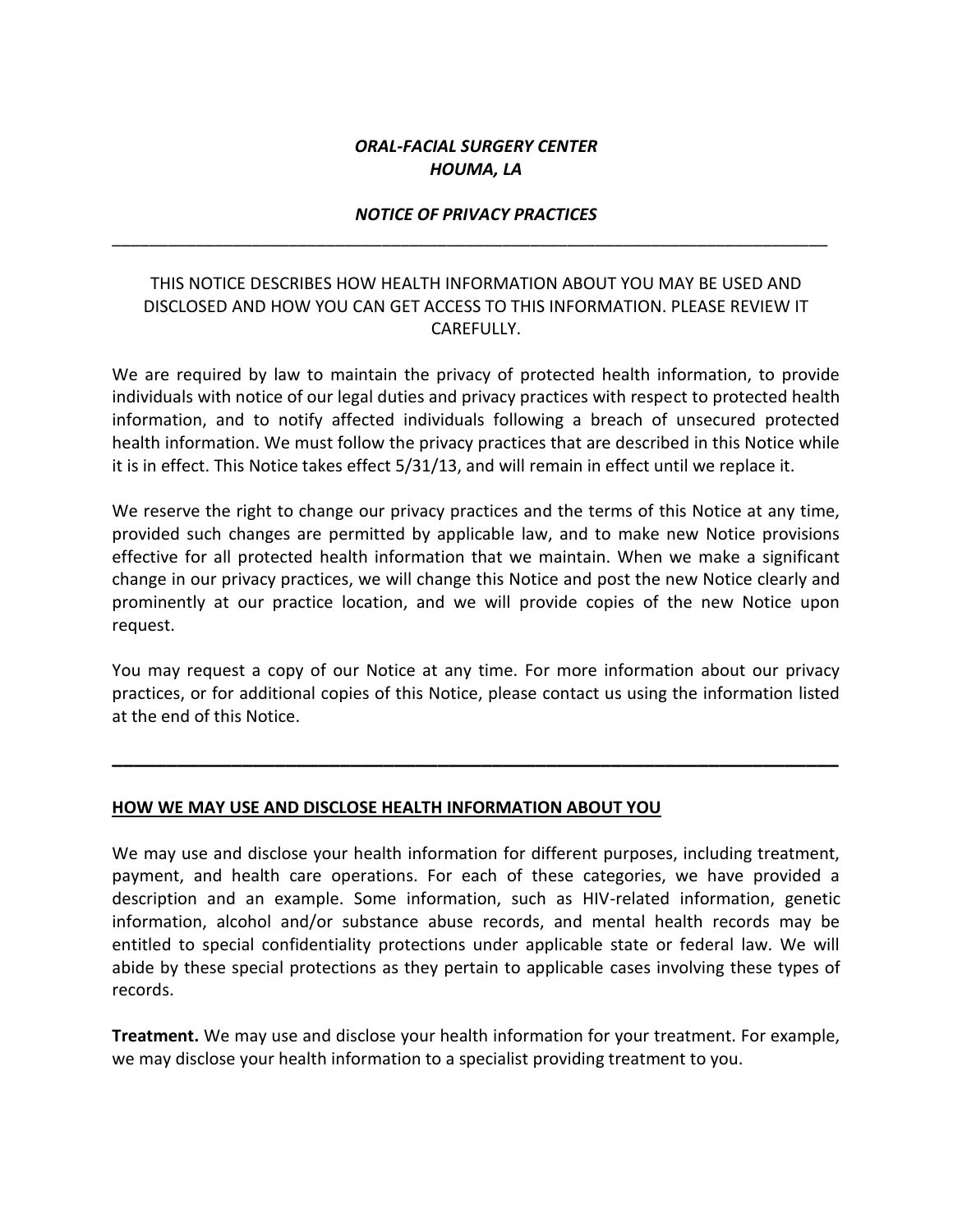**Payment.** We may use and disclose your health information to obtain reimbursement for the treatment and services you receive from us or another entity involved with your care. Payment activities include billing, collections, claims management, and determinations of eligibility and coverage to obtain payment from you, an insurance company, or another third party. For example, we may send claims to your dental health plan containing certain health information.

**Healthcare Operations.** We may use and disclose your health information in connection with our healthcare operations. For example, healthcare operations include quality assessment and improvement activities, conducting training programs, and licensing activities.

**Individuals Involved in Your Care or Payment for Your Care.** We may disclose your health information to your family or friends or any other individual identified by you when they are involved in your care or in the payment for your care. Additionally, we may disclose information about you to a patient representative. If a person has the authority by law to make health care decisions for you, we will treat that patient representative the same way we would treat you with respect to your health information.

**Disaster Relief.** We may use or disclose your health information to assist in disaster relief efforts.

**Required by Law.** We may use or disclose your health information when we are required to do so by law.

**Public Health Activities.** We may disclose your health information for public health activities, including disclosures to:

- o Prevent or control disease, injury or disability;
- o Report child abuse or neglect;
- o Report reactions to medications or problems with products or devices;
- o Notify a person of a recall, repair, or replacement of products or devices;
- o Notify a person who may have been exposed to a disease or condition; or
- o Notify the appropriate government authority if we believe a patient has been the victim of abuse, neglect, or domestic violence.

**National Security.** We may disclose to military authorities the health information of Armed Forces personnel under certain circumstances. We may disclose to authorized federal officials health information required for lawful intelligence, counterintelligence, and other national security activities. We may disclose to correctional institution or law enforcement official having lawful custody the protected health information of an inmate or patient.

**Secretary of HHS.** We will disclose your health information to the Secretary of the U.S. Department of Health and Human Services when required to investigate or determine compliance with HIPAA.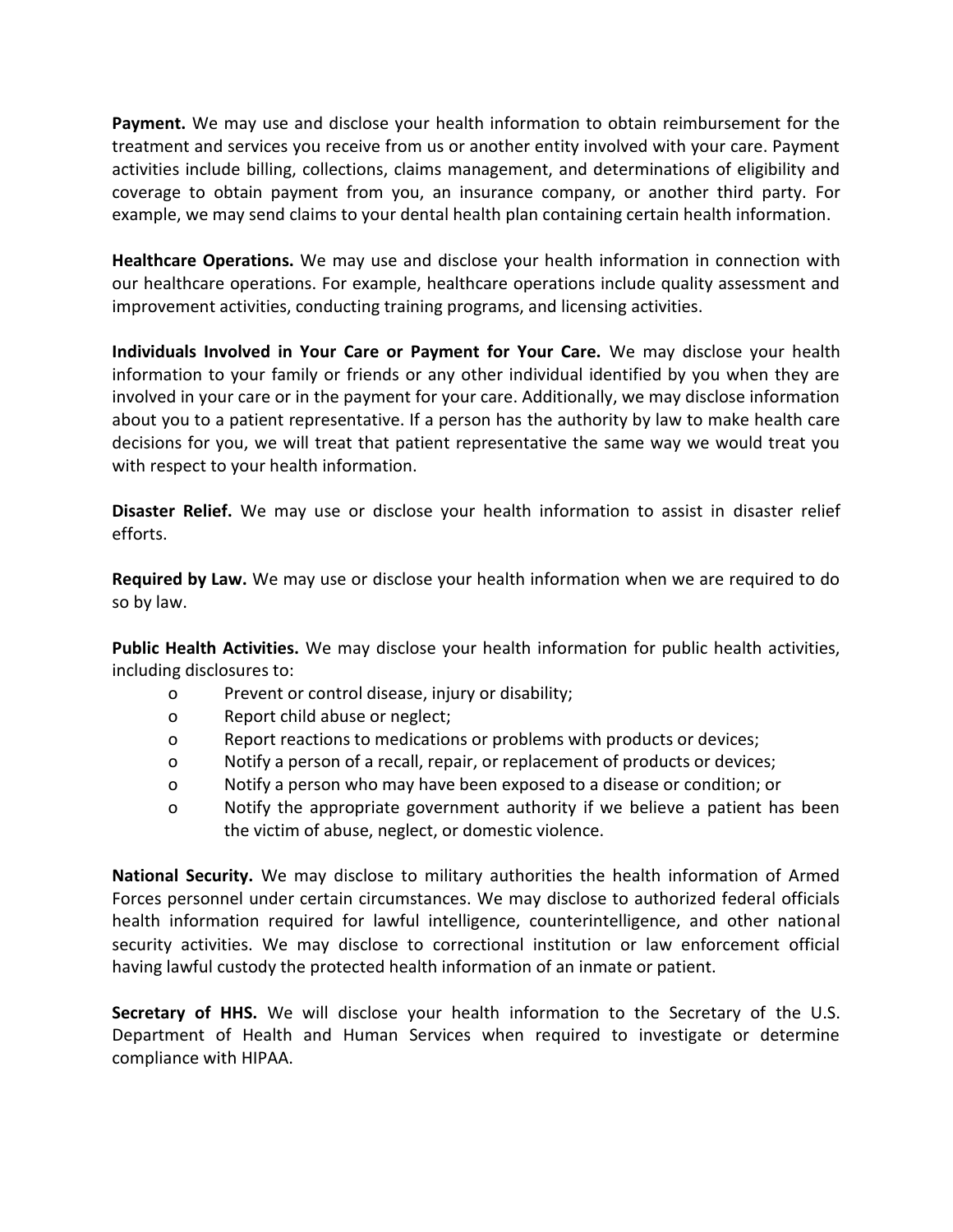**Worker's Compensation.** We may disclose your PHI to the extent authorized by and to the extent necessary to comply with laws relating to worker's compensation or other similar programs established by law.

**Law Enforcement.** We may disclose your PHI for law enforcement purposes as permitted by HIPAA, as required by law, or in response to a subpoena or court order.

**Health Oversight Activities.** We may disclose your PHI to an oversight agency for activities authorized by law. These oversight activities include audits, investigations, inspections, and credentialing, as necessary for licensure and for the government to monitor the health care system, government programs, and compliance with civil rights laws.

**Judicial and Administrative Proceedings.** If you are involved in a lawsuit or a dispute, we may disclose your PHI in response to a court or administrative order. We may also disclose health information about you in response to a subpoena, discovery request, or other lawful process instituted by someone else involved in the dispute, but only if efforts have been made, either by the requesting party or us, to tell you about the request or to obtain an order protecting the information requested.

**Research.** We may disclose your PHI to researchers when their research has been approved by an institutional review board or privacy board that has reviewed the research proposal and established protocols to ensure the privacy of your information.

**Coroners, Medical Examiners, and Funeral Directors.** We may release your PHI to a coroner or medical examiner. This may be necessary, for example, to identify a deceased person or determine the cause of death. We may also disclose PHI to funeral directors consistent with applicable law to enable them to carry out their duties.

## **Other Uses and Disclosures of PHI**

Your authorization is required, with a few exceptions, for disclosure of psychotherapy notes, use or disclosure of PHI for marketing, and for the sale of PHI. We will also obtain your written authorization before using or disclosing your PHI for purposes other than those provided for in this Notice (or as otherwise permitted or required by law). You may revoke an authorization in writing at any time. Upon receipt of the written revocation, we will stop using or disclosing your PHI, except to the extent that we have already taken action in reliance on the authorization.

### **Your Health Information Rights**

**Access.** You have the right to look at or get copies of your health information, with limited exceptions. You must make the request in writing. You may obtain a form to request access by using the contact information listed at the end of this Notice. You may also request access by sending us a letter to the address at the end of this Notice. If you request information that we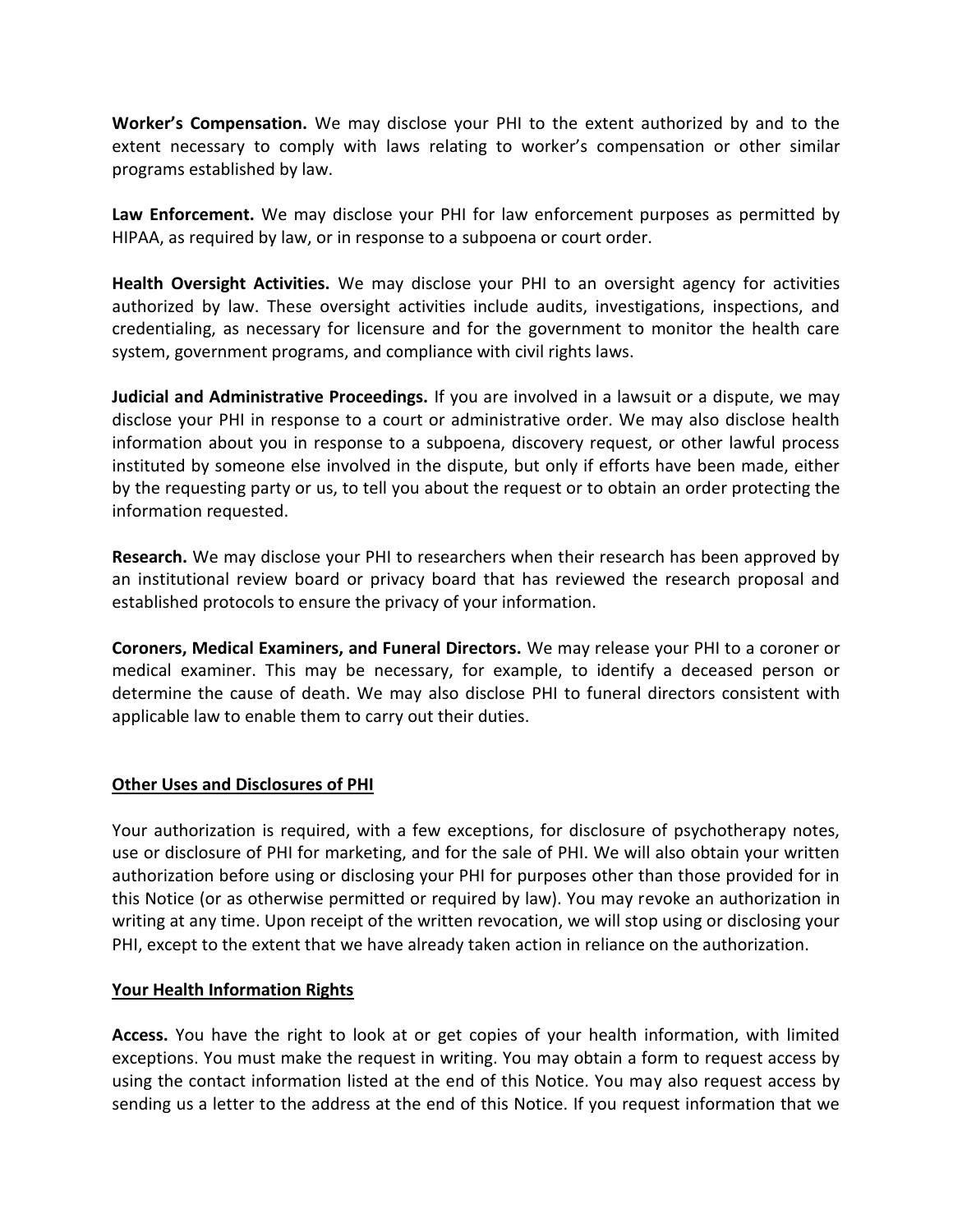maintain on paper, we may provide photocopies. If you request information that we maintain electronically, you have the right to an electronic copy. We will use the form and format you request if readily producible. We will charge you a reasonable cost-based fee for the cost of supplies and labor of copying, and for postage if you want copies mailed to you. Contact us using the information listed at the end of this Notice for an explanation of our fee structure.

If you are denied a request for access, you have the right to have the denial reviewed in accordance with the requirements of applicable law.

**Disclosure Accounting.** With the exception of certain disclosures, you have the right to receive an accounting of disclosures of your health information in accordance with applicable laws and regulations. To request an accounting of disclosures of your health information, you must submit your request in writing to the Privacy Official. If you request this accounting more than once in a 12-month period, we may charge you a reasonable, cost-based fee for responding to the additional requests.

**Right to Request a Restriction.** You have the right to request additional restrictions on our use or disclosure of your PHI by submitting a written request to the Privacy Official. Your written request must include (1) what information you want to limit, (2) whether you want to limit our use, disclosure or both, and (3) to whom you want the limits to apply. We are not required to agree to your request except in the case where the disclosure is to a health plan for purposes of carrying out payment or health care operations, and the information pertains solely to a health care item or service for which you, or a person on your behalf (other than the health plan), has paid our practice in full.

**Alternative Communication.** You have the right to request that we communicate with you about your health information by alternative means or at alternative locations. You must make your request in writing. Your request must specify the alternative means or location, and provide satisfactory explanation of how payments will be handled under the alternative means or location you request. We will accommodate all reasonable requests. However, if we are unable to contact you using the ways or locations you have requested we may contact you using the information we have.

**Amendment.** You have the right to request that we amend your health information. Your request must be in writing, and it must explain why the information should be amended. We may deny your request under certain circumstances. If we agree to your request, we will amend your record(s) and notify you of such. If we deny your request for an amendment, we will provide you with a written explanation of why we denied it and explain your rights.

**Right to Notification of a Breach**. You will receive notifications of breaches of your unsecured protected health information as required by law.

**Electronic Notice.** You may receive a paper copy of this Notice upon request, even if you have agreed to receive this Notice electronically on our Web site or by electronic mail (e-mail).